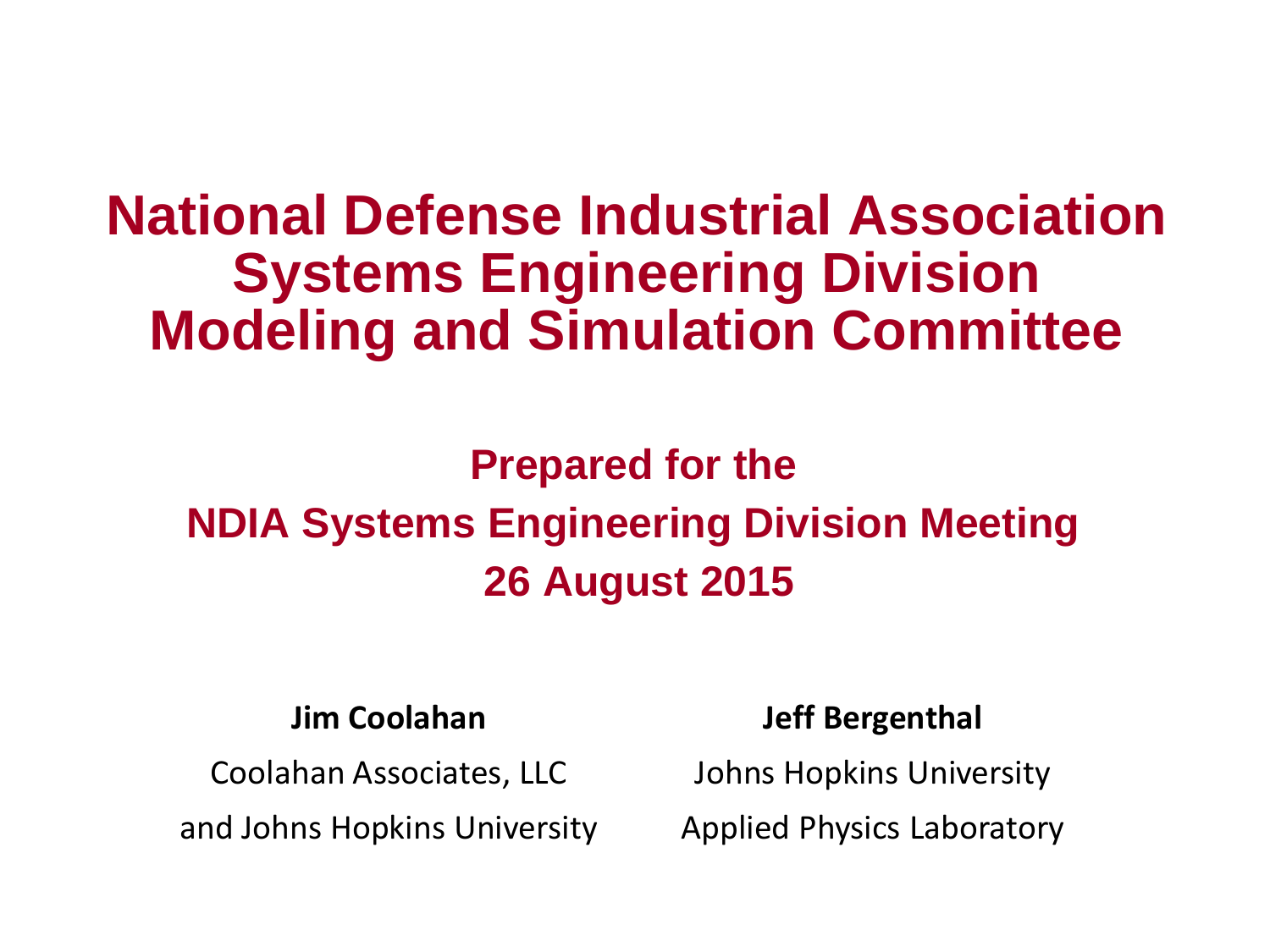

- **The mission of the NDIA SE M&S Committee is to advance the understanding and use of modeling and simulation in the practice of systems engineering**
- **Presentations from the past five years of committee meetings are posted on the committee's web site**
- **2015 meetings (scheduled for the day before the NDIA SE Division meeting)**
	- **17 February (online, due to weather)**
	- **21 April (Engility – Washington Navy Yard)**
	- **16 June (Engility – Clarendon)**
	- **17-18 August Digital System Model Workshop (Engility – Clarendon)**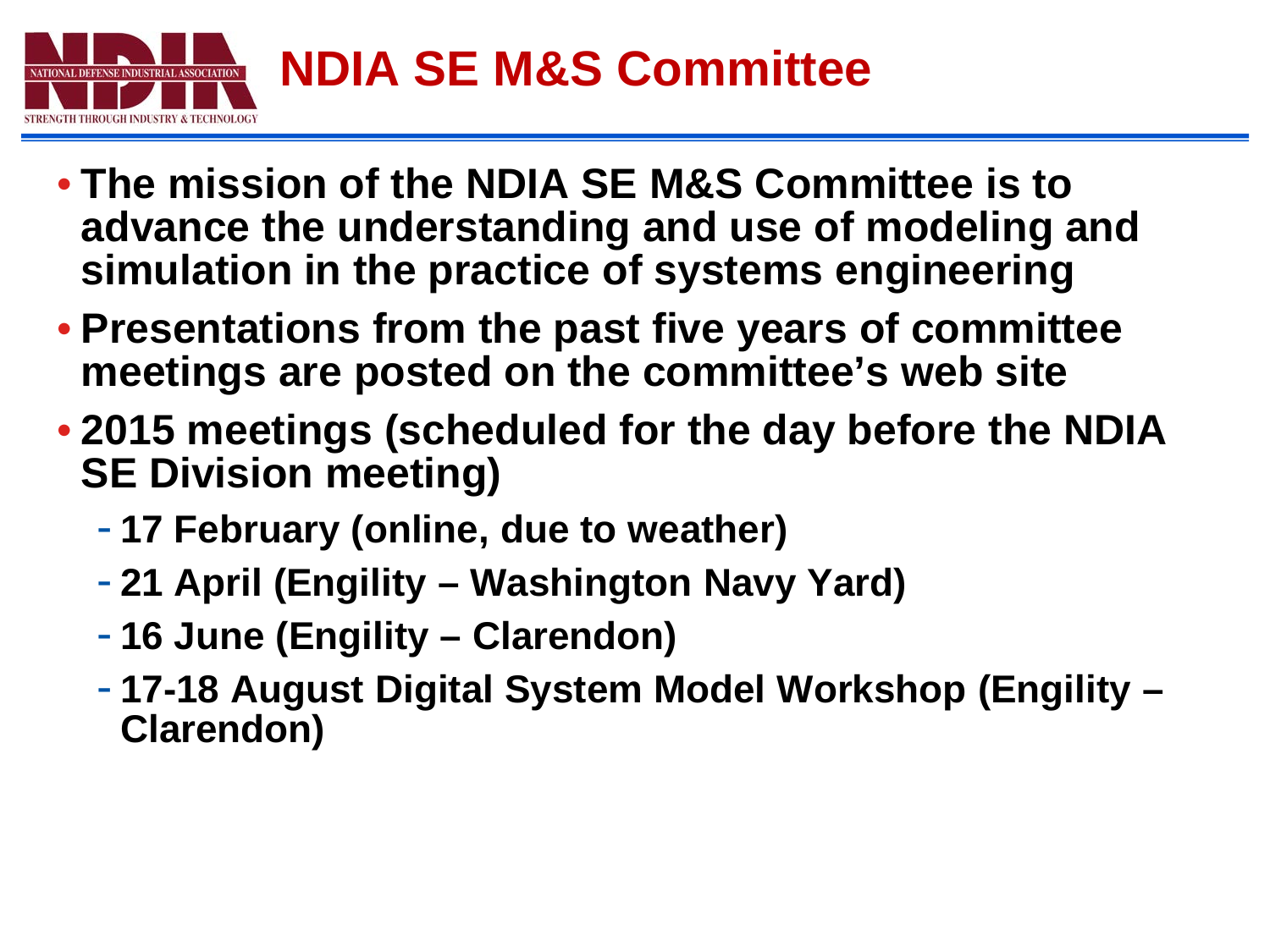

## **NDIA Systems Engineering 2015 Modeling and Simulation Committee**

**Deliverables/Products**

### **2015 Tasks**

| • Complete study to determine essential<br>elements of a "System Model" that evolves<br>over the life cycle<br>• Lead Digital System Model workshop<br>• Provide continuing situational awareness<br>for M&S Committee members (ongoing)<br>• Motivate submittal of abstracts to populate<br>full-length M&S track at 2015 SE<br>Conference | • Final report on Essential Elements of a<br><b>System Model</b><br>• Report on Digital System Model<br>Workshop<br>• Committee meeting presentations<br>posted on committee web site                                                                                                                                                                                    |
|---------------------------------------------------------------------------------------------------------------------------------------------------------------------------------------------------------------------------------------------------------------------------------------------------------------------------------------------|--------------------------------------------------------------------------------------------------------------------------------------------------------------------------------------------------------------------------------------------------------------------------------------------------------------------------------------------------------------------------|
| <b>Schedule</b><br>• Final report on Essential Elements of a<br>System Model - October 2015<br>• Committee meetings in February, April, and<br><b>June 2015</b><br>• Digital System Model Workshop – August<br>2015<br>• M&S track in NDIA SE Conference – October<br>2015                                                                  | <b>Stakeholders/Alignment</b><br>• Task Liaison: Ms. Philomena Zimmerman,<br>ODASD(SE)/EE<br>• Key Interfaces:<br>• Acquisition M&S Working Group (no longer<br>meeting)<br>• Simulation Interoperability Standards<br>Organization (SISO) standards and Acquisition<br>track<br>• Task Objective: Focused on M&S issues for<br>engineering, of interest to ODASD(SE)/EE |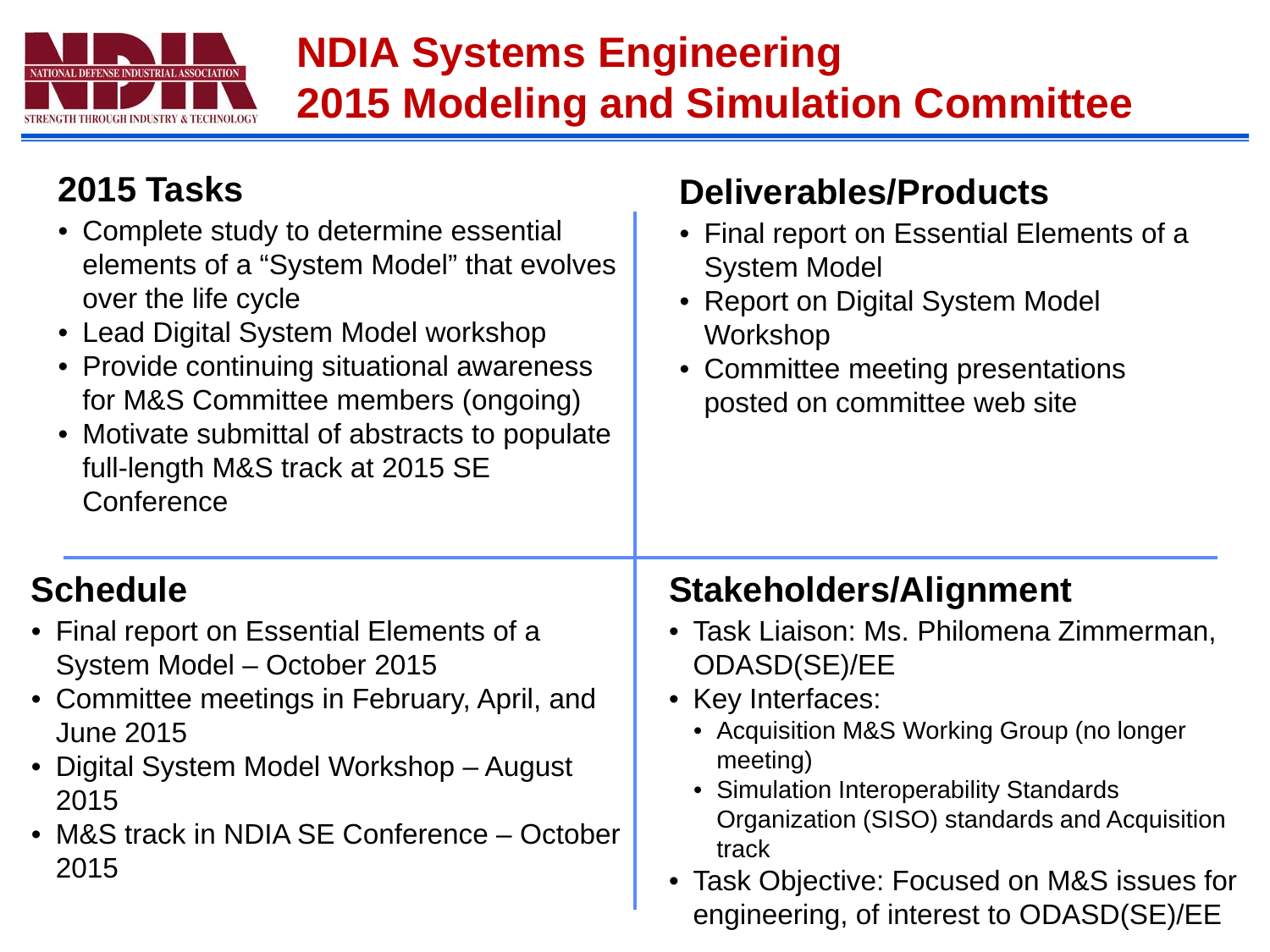# **Digital System Model Workshop – Objectives**

- **To define/refine the principal uses of the Digital System Model in the acquisition of systems – from concept to disposal – to aid in ensuring its usefulness and completeness**
- **To obtain Systems Engineering community input (particularly from Industry) on the critical contents of the Digital System Model**
- **To obtain community input on the issues associated with the implementation of the Digital System Model across the acquisition lifecycle and between the Government and Industry**
- **To assess the degree to which the Digital System Model is consistent with the larger goal of Model-Based (Systems) Engineering, to aid in determining if there are gaps in the Digital System Model concept.**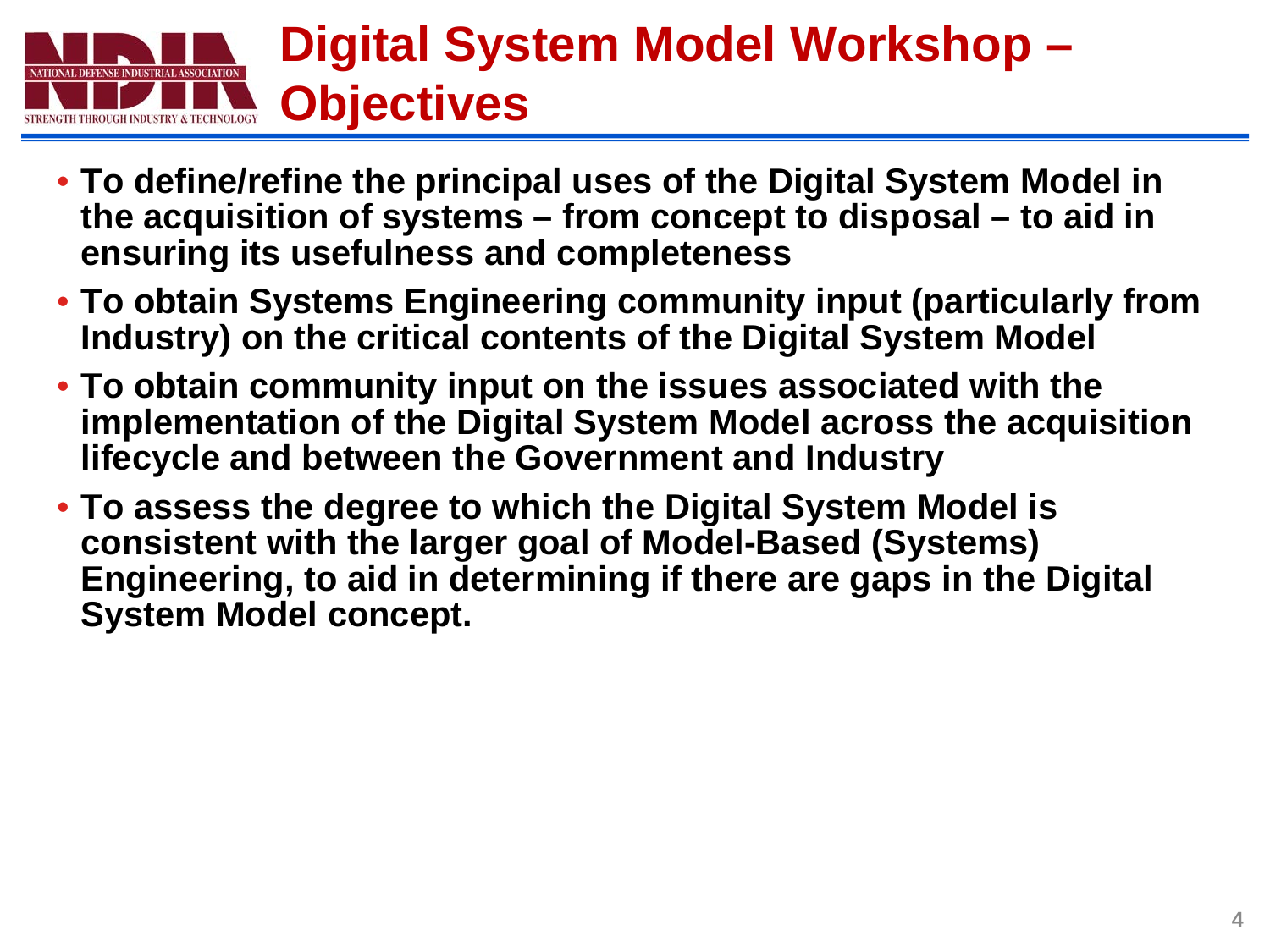### **Digital System Model Workshop –** NATIONAL DEFENSE INDUSTRIAL ASSOCIATION **Agenda, Day 1 GTH THROUGH INDUSTRY & TECHNOLOGY**

| 13:00 | <b>Introduction</b>                                                                                                          | Jim Coolahan (Coolahan Assoc.)                          |
|-------|------------------------------------------------------------------------------------------------------------------------------|---------------------------------------------------------|
| 13:10 | <b>Advancing Digital Model-Centric Engineering: Digital System</b><br><b>Model/Digital Thread</b>                            | Plil Zimmerman (ODASD(SE))                              |
| 13:40 | Digital System Model - A Raytheon Perspective                                                                                | Louisa Guise (Raytheon)                                 |
| 14:10 | Digital Tapestry: Digital System Modeling at Lockheed Martin                                                                 | Chris Schreiber (Lockheed Martin)                       |
| 14:40 | <b>MBSE Implementation Across Diverse Domains at The Boeing</b><br>Company                                                   | David Allsop (Boeing)<br>Curtis Potterveld (Boeing)     |
| 15:10 | A Look at the State-of-the-Art of the Digital System Model: the<br><b>Status Beyond the Hype</b>                             | Hubertus Tummescheit (Modelon)<br>James Roche (CIMData) |
| 15:40 | <b>Essential Elements of the Digital System Model: Sharing and</b><br><b>Evolving Data Across the Acquisition Life Cycle</b> | Jeff Bergenthal (JHU/APL)                               |
| 16:05 | <b>Potential Taxonomy for Digital System Model Data</b>                                                                      | Jim Coolahan                                            |
| 16:30 | Adjourn for the day                                                                                                          |                                                         |